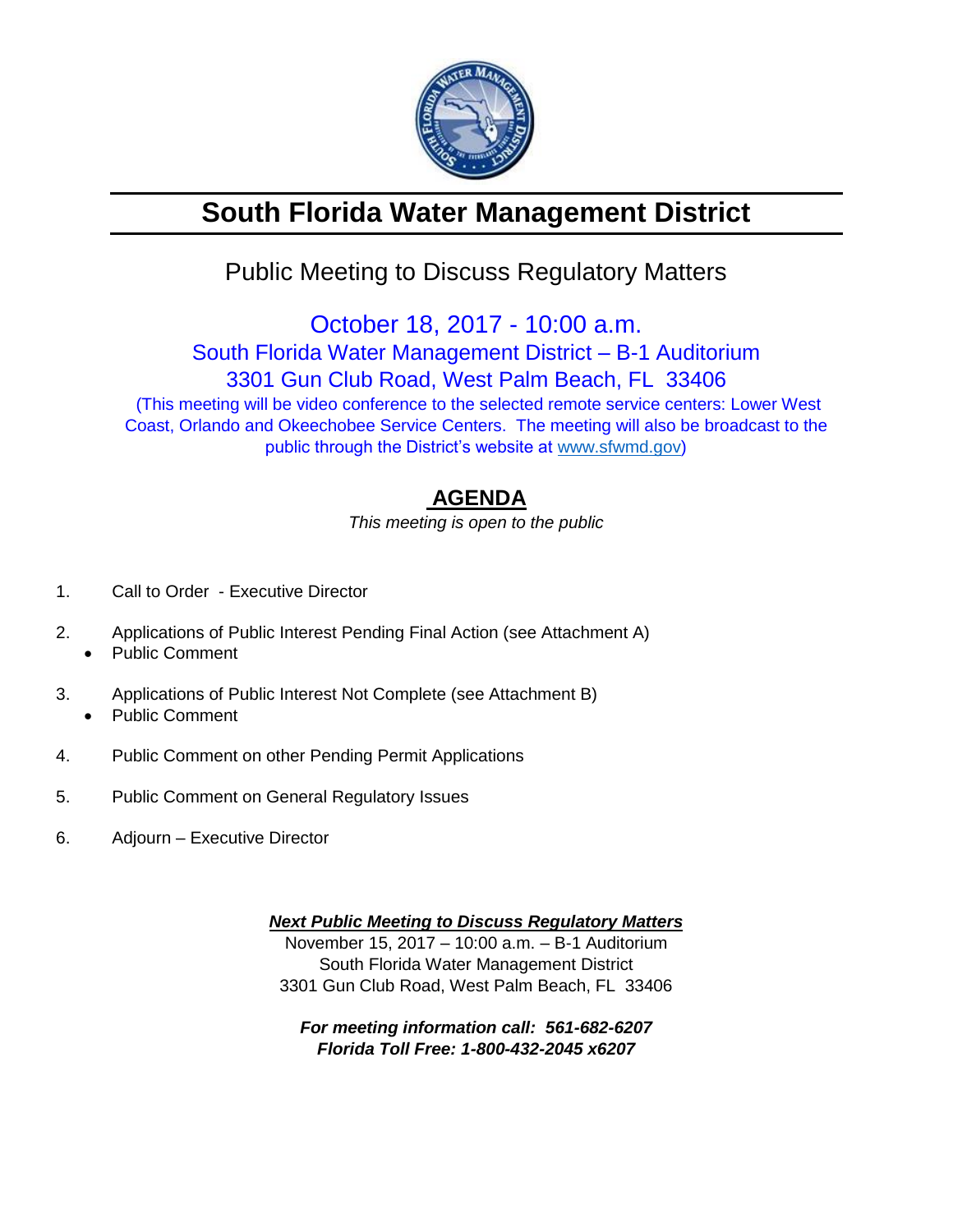**ATTACHMENT A**

#### **Applications of Public Interest PENDING FINAL ACTION Public Meeting to Discuss Regulatory Matters South Florida Water Management District**

Report run on: October 12, 2017

|     | <b>County</b> |                        | App No /<br>Permit No Project Name                          | <b>Permittee</b>                                                            | Default date | <b>Waiver Exp</b><br>date |
|-----|---------------|------------------------|-------------------------------------------------------------|-----------------------------------------------------------------------------|--------------|---------------------------|
| A-1 | PALM BEACH    | 150922-3<br>13-05321-P | ALL ABOARD FLORIDA NORTH-SOUTH RAIL<br>CORRIDOR SEGMENT D09 | ALL ABOARD FLORIDA OPERATIONS, L.L.C.<br>FLORIDA EAST COAST RAILWAY, L.L.C. | 21-AUG-2016  |                           |